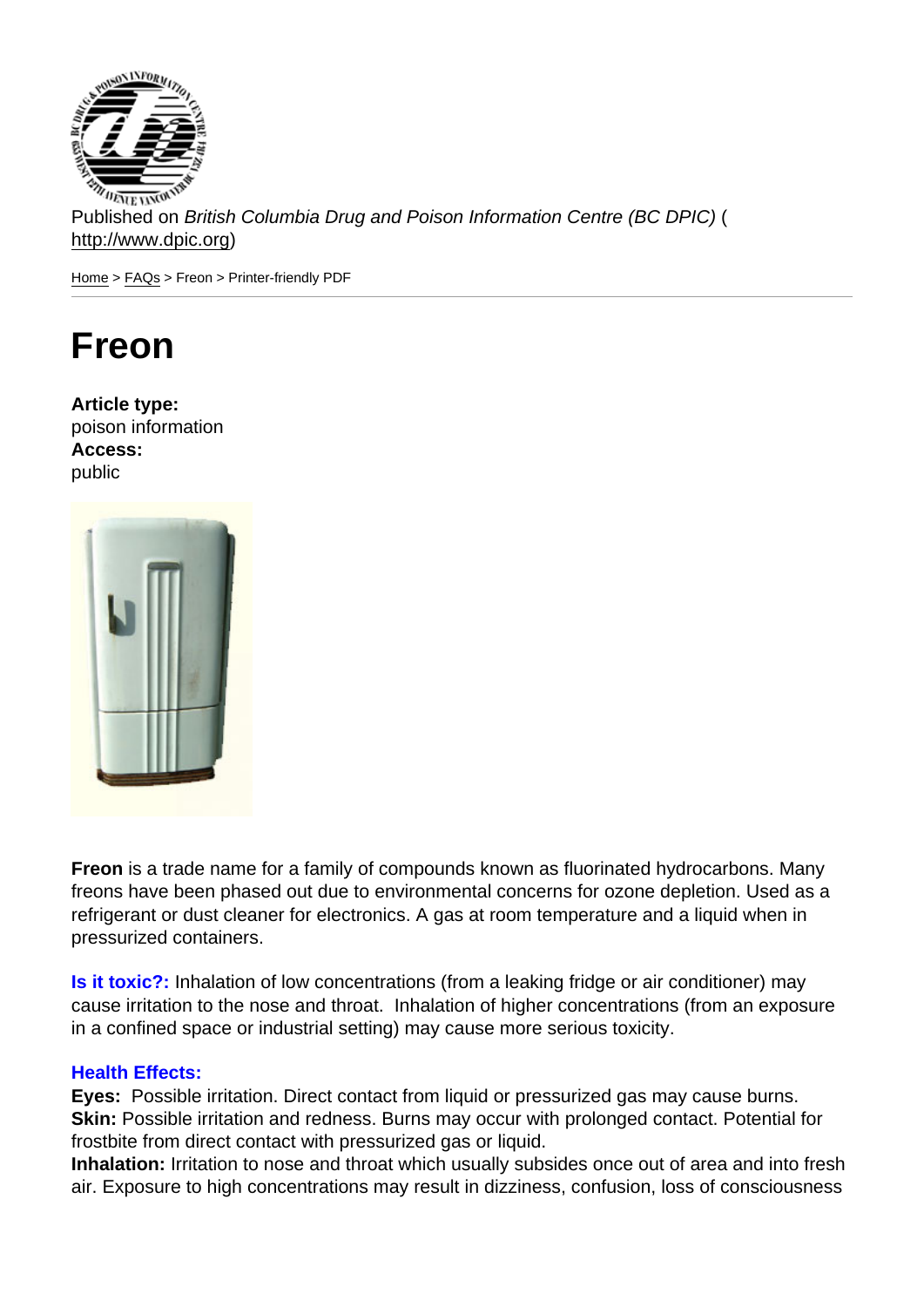and changes in heart rhythm.

#### **What to do:**

**Eyes:** If exposure to a gas, get outside into fresh air. If exposure to a liquid, rinse eyes with a gentle stream of lukewarm water for 5 minutes by any of the following methods and then **contact the Poison Control Centre**:

- Pour a gentle stream of water from a jug or clean teapot over the eye from the inside corner by the nose, across the eye, flowing out towards the ear.
- Submerge eye in a container (bowl, sink) of lukewarm water. Have patient open and close eye.
- Eye may be irrigated in the shower, if this can be accomplished without delay.
- Young children may be wrapped like a mummy in a towel with arms at side and held over the sink or tub or laid on counter during flushing.

**Skin:** Wash skin with soap and water and rinse thoroughly. If skin is blistered, appears pale, blanched or is numb contact the Poison Control Centre.

**Inhalation:** Get away from area and breathe fresh air. **Contact the Poison Control Centre.**

### **If symptoms persist after the above first aid measures contact the Poison Control Centre.**

**How can I prevent exposure?** When defrosting an old fridge do not use sharp objects to chip away at frost build up as this may puncture the freon line. Use aerosol products in wellventilated areas.

**Need more information:** Call the Poison Control Centre.

## **© 2010 BC Drug and Poison Information Centre**

**Keywords:**  freons

© 2017 BC Drug and Poison Information Centre